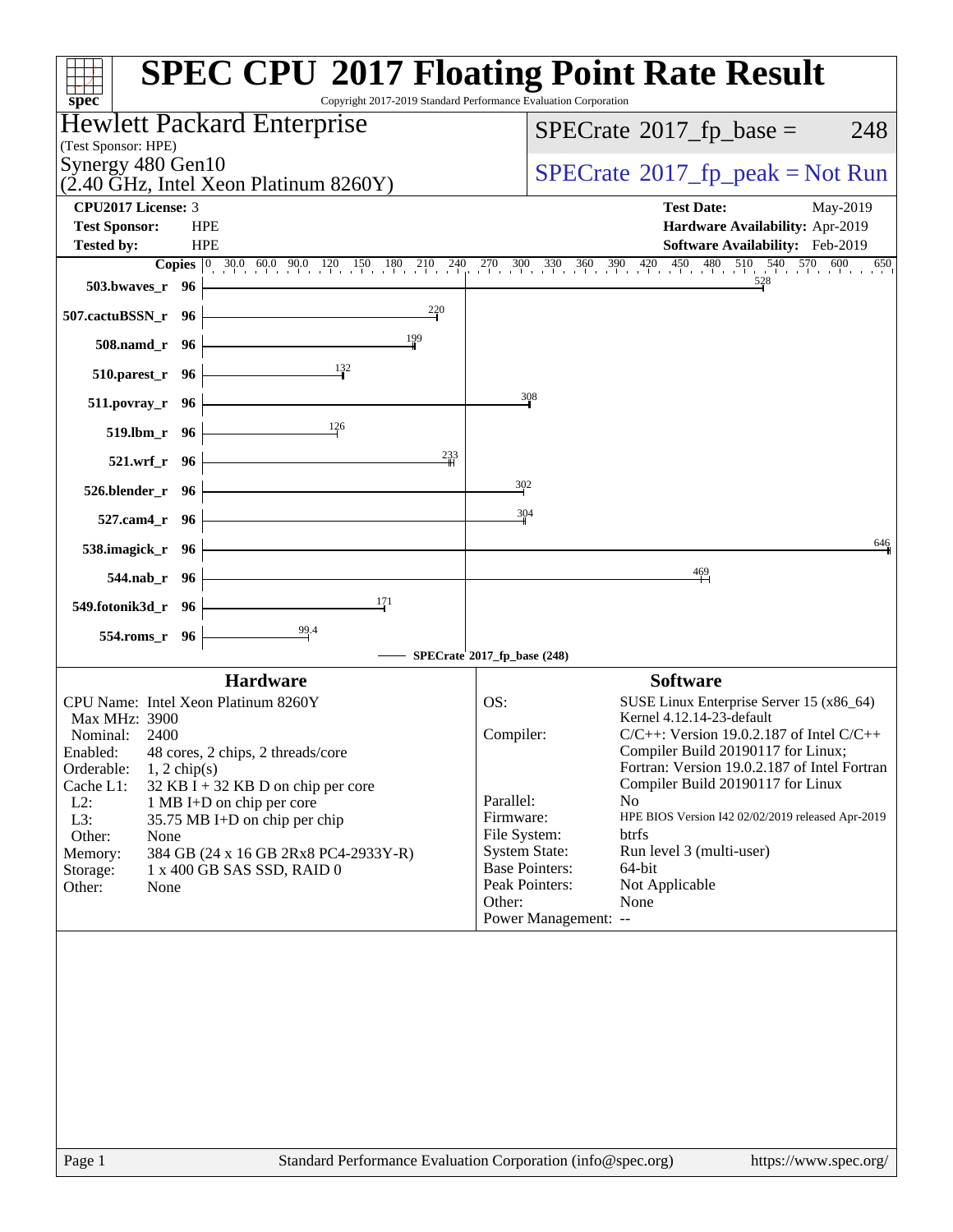# **[spec](http://www.spec.org/)**

## **[SPEC CPU](http://www.spec.org/auto/cpu2017/Docs/result-fields.html#SPECCPU2017FloatingPointRateResult)[2017 Floating Point Rate Result](http://www.spec.org/auto/cpu2017/Docs/result-fields.html#SPECCPU2017FloatingPointRateResult)**

Copyright 2017-2019 Standard Performance Evaluation Corporation

## Hewlett Packard Enterprise

(Test Sponsor: HPE)

 $(2.40 \text{ GHz}, \text{Intel Xeon Platinum } 8260 \text{Y})$ 

 $SPECTate$ <sup>®</sup>[2017\\_fp\\_base =](http://www.spec.org/auto/cpu2017/Docs/result-fields.html#SPECrate2017fpbase) 248

## Synergy 480 Gen10<br>  $SPECrate^{\circ}2017$  $SPECrate^{\circ}2017$ \_fp\_peak = Not Run

**[CPU2017 License:](http://www.spec.org/auto/cpu2017/Docs/result-fields.html#CPU2017License)** 3 **[Test Date:](http://www.spec.org/auto/cpu2017/Docs/result-fields.html#TestDate)** May-2019 **[Test Sponsor:](http://www.spec.org/auto/cpu2017/Docs/result-fields.html#TestSponsor)** HPE **[Hardware Availability:](http://www.spec.org/auto/cpu2017/Docs/result-fields.html#HardwareAvailability)** Apr-2019 **[Tested by:](http://www.spec.org/auto/cpu2017/Docs/result-fields.html#Testedby)** HPE **[Software Availability:](http://www.spec.org/auto/cpu2017/Docs/result-fields.html#SoftwareAvailability)** Feb-2019

### **[Results Table](http://www.spec.org/auto/cpu2017/Docs/result-fields.html#ResultsTable)**

|                                         |               | <b>Base</b>    |                |                |       | <b>Peak</b>    |            |               |                |              |                |              |                |              |
|-----------------------------------------|---------------|----------------|----------------|----------------|-------|----------------|------------|---------------|----------------|--------------|----------------|--------------|----------------|--------------|
| <b>Benchmark</b>                        | <b>Copies</b> | <b>Seconds</b> | Ratio          | <b>Seconds</b> | Ratio | <b>Seconds</b> | Ratio      | <b>Copies</b> | <b>Seconds</b> | <b>Ratio</b> | <b>Seconds</b> | <b>Ratio</b> | <b>Seconds</b> | <b>Ratio</b> |
| 503.bwayes r                            | 96            | 1823           | 528            | 1825           | 528   | 1825           | 527        |               |                |              |                |              |                |              |
| 507.cactuBSSN r                         | 96            | 551            | 221            | 552            | 220   | 552            | 220        |               |                |              |                |              |                |              |
| $508$ .namd_r                           | 96            | 461            | 198            | 456            | 200   | 458            | <u>199</u> |               |                |              |                |              |                |              |
| 510.parest_r                            | 96            | 1892           | 133            | 1901           | 132   | 1912           | 131        |               |                |              |                |              |                |              |
| 511.povray_r                            | 96            | 728            | 308            | 731            | 307   | 729            | 308        |               |                |              |                |              |                |              |
| 519.lbm_r                               | 96            | 800            | 126            | 800            | 126   | 800            | 126        |               |                |              |                |              |                |              |
| $521$ .wrf r                            | 96            | 928            | 232            | 910            | 236   | 923            | 233        |               |                |              |                |              |                |              |
| 526.blender r                           | 96            | 484            | 302            | 484            | 302   | 484            | 302        |               |                |              |                |              |                |              |
| $527$ .cam $4r$                         | 96            | 555            | 302            | 553            | 304   | 553            | 304        |               |                |              |                |              |                |              |
| 538.imagick r                           | 96            | 369            | 647            | 370            | 645   | 370            | 646        |               |                |              |                |              |                |              |
| $544.nab_r$                             | 96            | 339            | 477            | 344            | 469   | 344            | 469        |               |                |              |                |              |                |              |
| 549.fotonik3d r                         | 96            | 2186           | 171            | 2190           | 171   | 2179           | 172        |               |                |              |                |              |                |              |
| $554$ .roms_r                           | 96            | 1535           | 99.4           | 1538           | 99.2  | 1530           | 99.7       |               |                |              |                |              |                |              |
| $SPECrate^{\circ}2017$ fp base =<br>248 |               |                |                |                |       |                |            |               |                |              |                |              |                |              |
| $SPECrate^{\circ}2017$ fp peak =        |               |                | <b>Not Run</b> |                |       |                |            |               |                |              |                |              |                |              |

Results appear in the [order in which they were run.](http://www.spec.org/auto/cpu2017/Docs/result-fields.html#RunOrder) Bold underlined text [indicates a median measurement.](http://www.spec.org/auto/cpu2017/Docs/result-fields.html#Median)

## **[Submit Notes](http://www.spec.org/auto/cpu2017/Docs/result-fields.html#SubmitNotes)**

 The numactl mechanism was used to bind copies to processors. The config file option 'submit' was used to generate numactl commands to bind each copy to a specific processor. For details, please see the config file.

## **[Operating System Notes](http://www.spec.org/auto/cpu2017/Docs/result-fields.html#OperatingSystemNotes)**

 Stack size set to unlimited using "ulimit -s unlimited" Transparent Huge Pages enabled by default Prior to runcpu invocation Filesystem page cache synced and cleared with: sync; echo 3 > /proc/sys/vm/drop\_caches runcpu command invoked through numactl i.e.: numactl --interleave=all runcpu <etc>

## **[General Notes](http://www.spec.org/auto/cpu2017/Docs/result-fields.html#GeneralNotes)**

Environment variables set by runcpu before the start of the run: LD\_LIBRARY\_PATH = "/home/cpu2017\_u2/lib/ia32:/home/cpu2017\_u2/lib/intel64"

 Binaries compiled on a system with 1x Intel Core i9-7900X CPU + 32GB RAM memory using Redhat Enterprise Linux 7.5 NA: The test sponsor attests, as of date of publication, that CVE-2017-5754 (Meltdown) is mitigated in the system as tested and documented.

**(Continued on next page)**

| Page 2 | Standard Performance Evaluation Corporation (info@spec.org) | https://www.spec.org/ |
|--------|-------------------------------------------------------------|-----------------------|
|--------|-------------------------------------------------------------|-----------------------|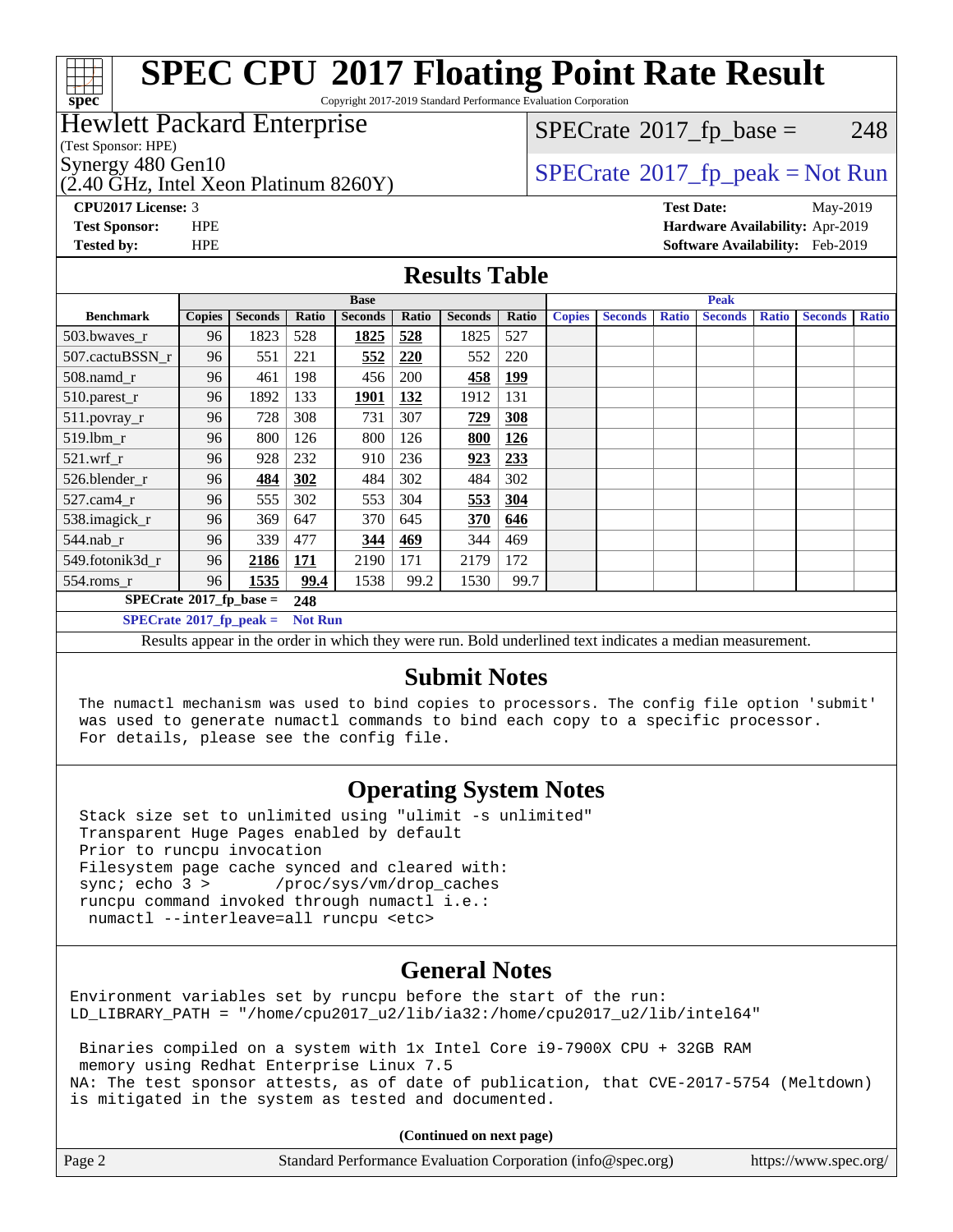# **[spec](http://www.spec.org/)**<sup>®</sup>

## **[SPEC CPU](http://www.spec.org/auto/cpu2017/Docs/result-fields.html#SPECCPU2017FloatingPointRateResult)[2017 Floating Point Rate Result](http://www.spec.org/auto/cpu2017/Docs/result-fields.html#SPECCPU2017FloatingPointRateResult)**

Copyright 2017-2019 Standard Performance Evaluation Corporation

### Hewlett Packard Enterprise

 $SPECTate$ <sup>®</sup>[2017\\_fp\\_base =](http://www.spec.org/auto/cpu2017/Docs/result-fields.html#SPECrate2017fpbase) 248

## (Test Sponsor: HPE)

 $(2.40 \text{ GHz}, \text{Intel Xeon Platinum } 8260 \text{Y})$ 

Synergy 480 Gen10<br> $(2.40 \text{ GHz})$  Intel Xeon Platinum 8260V)  $\vert$  [SPECrate](http://www.spec.org/auto/cpu2017/Docs/result-fields.html#SPECrate2017fppeak)®[2017\\_fp\\_peak = N](http://www.spec.org/auto/cpu2017/Docs/result-fields.html#SPECrate2017fppeak)ot Run

**[CPU2017 License:](http://www.spec.org/auto/cpu2017/Docs/result-fields.html#CPU2017License)** 3 **[Test Date:](http://www.spec.org/auto/cpu2017/Docs/result-fields.html#TestDate)** May-2019 **[Test Sponsor:](http://www.spec.org/auto/cpu2017/Docs/result-fields.html#TestSponsor)** HPE **[Hardware Availability:](http://www.spec.org/auto/cpu2017/Docs/result-fields.html#HardwareAvailability)** Apr-2019 **[Tested by:](http://www.spec.org/auto/cpu2017/Docs/result-fields.html#Testedby)** HPE **[Software Availability:](http://www.spec.org/auto/cpu2017/Docs/result-fields.html#SoftwareAvailability)** Feb-2019

## **[General Notes \(Continued\)](http://www.spec.org/auto/cpu2017/Docs/result-fields.html#GeneralNotes)**

Yes: The test sponsor attests, as of date of publication, that CVE-2017-5753 (Spectre variant 1) is mitigated in the system as tested and documented. Yes: The test sponsor attests, as of date of publication, that CVE-2017-5715 (Spectre variant 2) is mitigated in the system as tested and documented.

Submitted\_by: "Bucek, James" <james.bucek@hpe.com> Submitted: Tue Sep 17 00:02:18 EDT 2019 Submission: cpu2017-20190902-17365.sub

## **[Platform Notes](http://www.spec.org/auto/cpu2017/Docs/result-fields.html#PlatformNotes)**

Page 3 Standard Performance Evaluation Corporation [\(info@spec.org\)](mailto:info@spec.org) <https://www.spec.org/> BIOS Configuration: Thermal Configuration set to Maximum Cooling Memory Patrol Scrubbing set to Disabled LLC Prefetch set to Enabled LLC Dead Line Allocation set to Disabled Enhanced Processor Performance set to Enabled Workload Profile set to General Throughput Compute Workload Profile set to Custom Energy/Performance Bias set to Balanced Performance Sysinfo program /home/cpu2017\_u2/bin/sysinfo Rev: r5974 of 2018-05-19 9bcde8f2999c33d61f64985e45859ea9 running on sy480g10-2 Mon May 13 22:43:05 2019 SUT (System Under Test) info as seen by some common utilities. For more information on this section, see <https://www.spec.org/cpu2017/Docs/config.html#sysinfo> From /proc/cpuinfo model name : Intel(R) Xeon(R) Platinum 8260C CPU @ 2.40GHz 2 "physical id"s (chips) 96 "processors" cores, siblings (Caution: counting these is hw and system dependent. The following excerpts from /proc/cpuinfo might not be reliable. Use with caution.) cpu cores : 24 siblings : 48 physical 0: cores 0 1 2 3 9 10 11 12 13 16 17 18 19 20 21 24 25 26 27 28 29 physical 1: cores 0 1 2 3 4 8 9 10 11 12 13 16 17 18 19 20 21 25 26 27 28 29 From lscpu: Architecture: x86\_64 CPU op-mode(s): 32-bit, 64-bit Byte Order: Little Endian CPU(s): 96 On-line CPU(s) list: 0-95 Thread(s) per core: 2 **(Continued on next page)**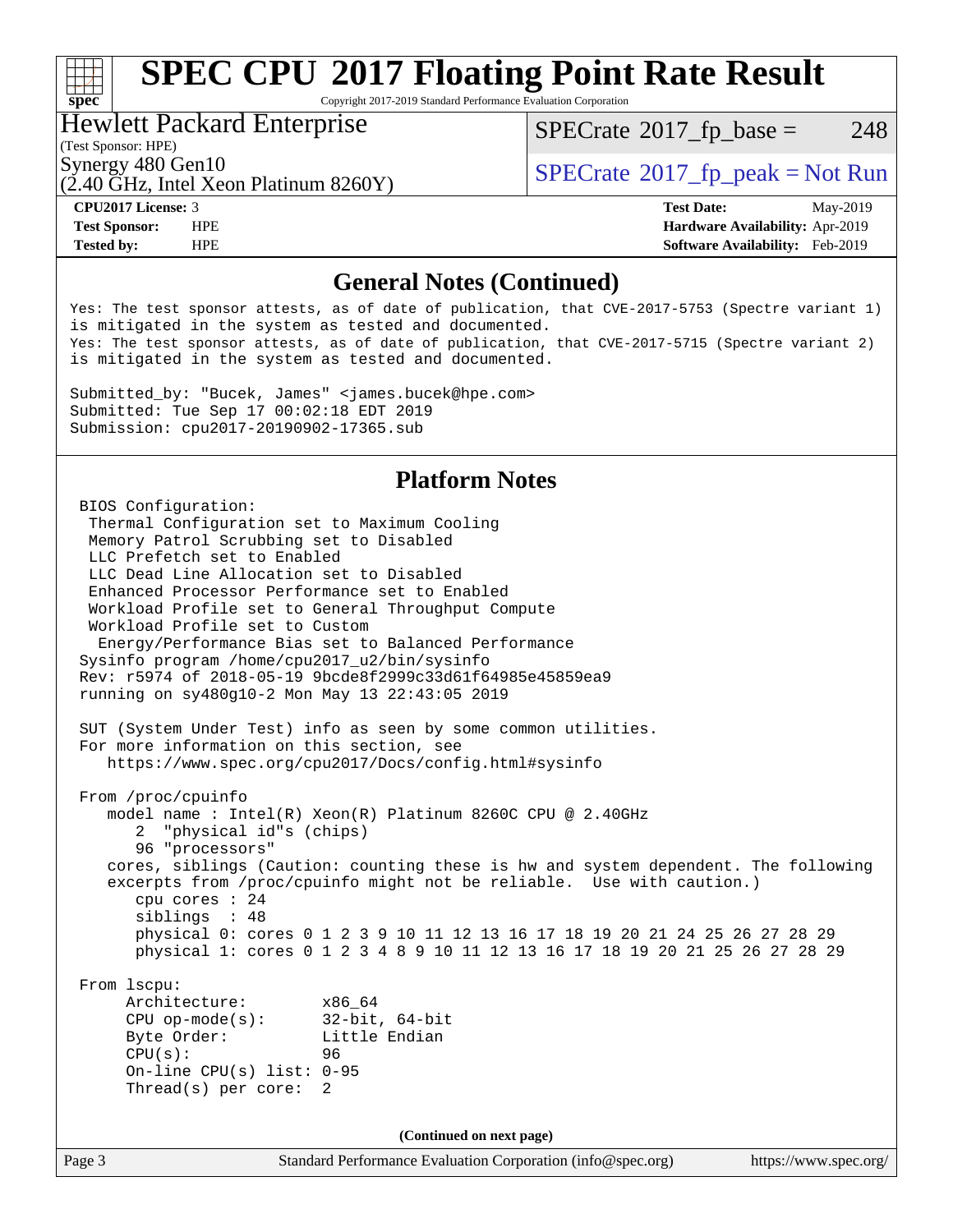# **[spec](http://www.spec.org/)**

## **[SPEC CPU](http://www.spec.org/auto/cpu2017/Docs/result-fields.html#SPECCPU2017FloatingPointRateResult)[2017 Floating Point Rate Result](http://www.spec.org/auto/cpu2017/Docs/result-fields.html#SPECCPU2017FloatingPointRateResult)**

Copyright 2017-2019 Standard Performance Evaluation Corporation

### Hewlett Packard Enterprise

 $SPECrate$ <sup>®</sup>[2017\\_fp\\_base =](http://www.spec.org/auto/cpu2017/Docs/result-fields.html#SPECrate2017fpbase) 248

(Test Sponsor: HPE)

 $(2.40 \text{ GHz}, \text{Intel Xeon Platinum } 8260 \text{Y})$ 

Synergy 480 Gen10<br>  $\begin{array}{c}\n\text{SPECTate} \textcircled{2017\_fp\_peak} = \text{Not Run} \\
\text{SPECTate} \textcircled{2017\_fp\_peak} = \text{Not Run}\n\end{array}$ 

**[CPU2017 License:](http://www.spec.org/auto/cpu2017/Docs/result-fields.html#CPU2017License)** 3 **[Test Date:](http://www.spec.org/auto/cpu2017/Docs/result-fields.html#TestDate)** May-2019 **[Test Sponsor:](http://www.spec.org/auto/cpu2017/Docs/result-fields.html#TestSponsor)** HPE **[Hardware Availability:](http://www.spec.org/auto/cpu2017/Docs/result-fields.html#HardwareAvailability)** Apr-2019 **[Tested by:](http://www.spec.org/auto/cpu2017/Docs/result-fields.html#Testedby)** HPE **[Software Availability:](http://www.spec.org/auto/cpu2017/Docs/result-fields.html#SoftwareAvailability)** Feb-2019

### **[Platform Notes \(Continued\)](http://www.spec.org/auto/cpu2017/Docs/result-fields.html#PlatformNotes)**

| Core(s) per socket:               | 24                                                                                                                                                                         |
|-----------------------------------|----------------------------------------------------------------------------------------------------------------------------------------------------------------------------|
| Socket(s):                        | $\overline{2}$                                                                                                                                                             |
| NUMA $node(s):$                   | $\overline{4}$                                                                                                                                                             |
| Vendor ID:                        | GenuineIntel                                                                                                                                                               |
| CPU family:                       | 6                                                                                                                                                                          |
| Model:                            | 85                                                                                                                                                                         |
| Model name:                       | $Intel(R) Xeon(R) Platinum 8260C CPU @ 2.40GHz$                                                                                                                            |
| Stepping:                         | 6                                                                                                                                                                          |
| CPU MHz:                          | 2400.000                                                                                                                                                                   |
| BogoMIPS:                         | 4800.00                                                                                                                                                                    |
| Virtualization:                   | $VT - x$                                                                                                                                                                   |
| L1d cache:                        | 32K                                                                                                                                                                        |
| Lli cache:                        | 32K                                                                                                                                                                        |
| $L2$ cache:                       | 1024K                                                                                                                                                                      |
| L3 cache:                         | 36608K                                                                                                                                                                     |
| NUMA node0 $CPU(s): 0-11, 48-59$  |                                                                                                                                                                            |
| NUMA node1 CPU(s): 12-23,60-71    |                                                                                                                                                                            |
| NUMA node2 $CPU(s): 24-35, 72-83$ |                                                                                                                                                                            |
| NUMA $node3$ $CPU(s):$            | $36 - 47, 84 - 95$                                                                                                                                                         |
| Flags:                            | fpu vme de pse tsc msr pae mce cx8 apic sep mtrr pge mca cmov                                                                                                              |
|                                   | pat pse36 clflush dts acpi mmx fxsr sse sse2 ss ht tm pbe syscall nx pdpelgb rdtscp                                                                                        |
|                                   | lm constant_tsc art arch_perfmon pebs bts rep_good nopl xtopology nonstop_tsc cpuid<br>aperfmperf tsc_known_freq pni pclmulqdq dtes64 monitor ds_cpl vmx smx est tm2 ssse3 |
|                                   | sdbg fma cx16 xtpr pdcm pcid dca sse4_1 sse4_2 x2apic movbe popcnt                                                                                                         |
|                                   | tsc_deadline_timer aes xsave avx f16c rdrand lahf_lm abm 3dnowprefetch cpuid_fault                                                                                         |
|                                   | epb cat_13 cdp_13 invpcid_single intel_ppin mba tpr_shadow vnmi flexpriority ept                                                                                           |
|                                   | vpid fsgsbase tsc_adjust bmil hle avx2 smep bmi2 erms invpcid rtm cqm mpx rdt_a                                                                                            |
|                                   | avx512f avx512dq rdseed adx smap clflushopt clwb intel_pt avx512cd avx512bw avx512vl                                                                                       |
|                                   | xsaveopt xsavec xgetbvl xsaves cqm_llc cqm_occup_llc cqm_mbm_total cqm_mbm_local                                                                                           |
|                                   | ibpb ibrs stibp dtherm ida arat pln pts pku ospke avx512_vnni arch_capabilities ssbd                                                                                       |
|                                   |                                                                                                                                                                            |
| /proc/cpuinfo cache data          |                                                                                                                                                                            |
| cache size : 36608 KB             |                                                                                                                                                                            |
|                                   |                                                                                                                                                                            |
|                                   | From numactl --hardware WARNING: a numactl 'node' might or might not correspond to a                                                                                       |
| physical chip.                    |                                                                                                                                                                            |
| $available: 4 nodes (0-3)$        |                                                                                                                                                                            |
|                                   | node 0 cpus: 0 1 2 3 4 5 6 7 8 9 10 11 48 49 50 51 52 53 54 55 56 57 58 59                                                                                                 |
| node 0 size: 96248 MB             |                                                                                                                                                                            |
| node 0 free: 95882 MB             |                                                                                                                                                                            |
|                                   | node 1 cpus: 12 13 14 15 16 17 18 19 20 21 22 23 60 61 62 63 64 65 66 67 68 69 70 71                                                                                       |
| node 1 size: 96763 MB             |                                                                                                                                                                            |
| node 1 free: 96580 MB             |                                                                                                                                                                            |
|                                   | node 2 cpus: 24 25 26 27 28 29 30 31 32 33 34 35 72 73 74 75 76 77 78 79 80 81 82 83                                                                                       |
| node 2 size: 96763 MB             |                                                                                                                                                                            |
| node 2 free: 96428 MB             |                                                                                                                                                                            |
|                                   | node 3 cpus: 36 37 38 39 40 41 42 43 44 45 46 47 84 85 86 87 88 89 90 91 92 93 94 95                                                                                       |
|                                   |                                                                                                                                                                            |
|                                   | (Continued on next page)                                                                                                                                                   |
|                                   |                                                                                                                                                                            |
| Page 4                            | Standard Performance Evaluation Corporation (info@spec.org) https://www.spec.org/                                                                                          |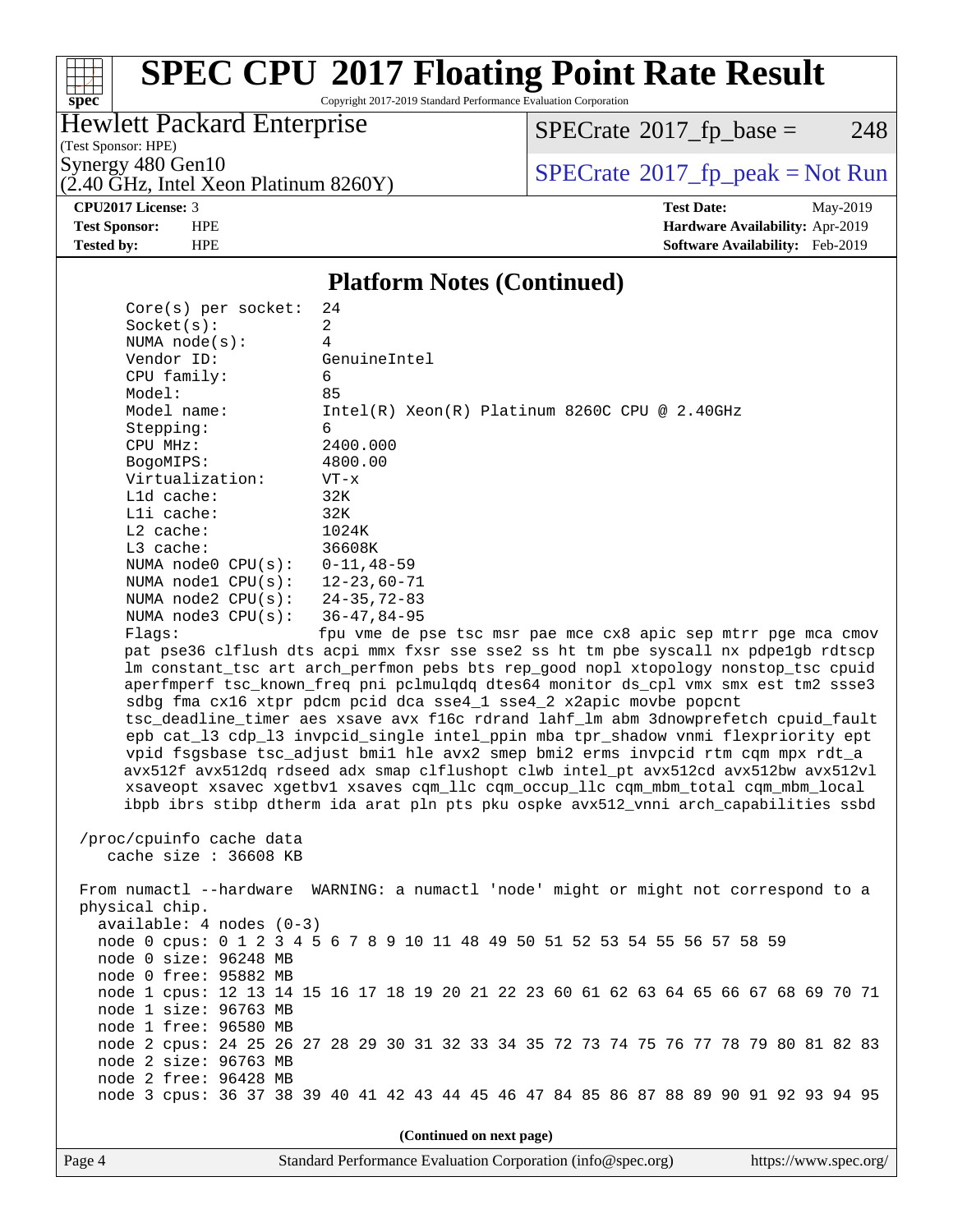### **[SPEC CPU](http://www.spec.org/auto/cpu2017/Docs/result-fields.html#SPECCPU2017FloatingPointRateResult)[2017 Floating Point Rate Result](http://www.spec.org/auto/cpu2017/Docs/result-fields.html#SPECCPU2017FloatingPointRateResult)**  $\pm\tau$ **[spec](http://www.spec.org/)** Copyright 2017-2019 Standard Performance Evaluation Corporation Hewlett Packard Enterprise  $SPECTate$ <sup>®</sup>[2017\\_fp\\_base =](http://www.spec.org/auto/cpu2017/Docs/result-fields.html#SPECrate2017fpbase) 248 (Test Sponsor: HPE) Synergy 480 Gen10<br>  $\begin{array}{c}\n\text{SPECTate} \textcircled{2017\_fp\_peak} = \text{Not Run} \\
\text{SPECTate} \textcircled{2017\_fp\_peak} = \text{Not Run}\n\end{array}$  $(2.40 \text{ GHz}, \text{Intel Xeon Platinum } 8260 \text{Y})$ **[CPU2017 License:](http://www.spec.org/auto/cpu2017/Docs/result-fields.html#CPU2017License)** 3 **[Test Date:](http://www.spec.org/auto/cpu2017/Docs/result-fields.html#TestDate)** May-2019 **[Test Sponsor:](http://www.spec.org/auto/cpu2017/Docs/result-fields.html#TestSponsor)** HPE **[Hardware Availability:](http://www.spec.org/auto/cpu2017/Docs/result-fields.html#HardwareAvailability)** Apr-2019 **[Tested by:](http://www.spec.org/auto/cpu2017/Docs/result-fields.html#Testedby)** HPE **[Software Availability:](http://www.spec.org/auto/cpu2017/Docs/result-fields.html#SoftwareAvailability)** Feb-2019 **[Platform Notes \(Continued\)](http://www.spec.org/auto/cpu2017/Docs/result-fields.html#PlatformNotes)** node 3 size: 96564 MB node 3 free: 96400 MB node distances: node 0 1 2 3 0: 10 21 31 31 1: 21 10 31 31 2: 31 31 10 21 3: 31 31 21 10 From /proc/meminfo MemTotal: 395612640 kB HugePages Total: 0 Hugepagesize: 2048 kB From /etc/\*release\* /etc/\*version\* os-release: NAME="SLES" VERSION="15" VERSION\_ID="15" PRETTY\_NAME="SUSE Linux Enterprise Server 15" ID="sles" ID\_LIKE="suse" ANSI\_COLOR="0;32" CPE\_NAME="cpe:/o:suse:sles:15" uname -a: Linux sy480g10-2 4.12.14-23-default #1 SMP Tue May 29 21:04:44 UTC 2018 (cd0437b) x86\_64 x86\_64 x86\_64 GNU/Linux Kernel self-reported vulnerability status: CVE-2017-5754 (Meltdown): Not affected CVE-2017-5753 (Spectre variant 1): Mitigation: \_\_user pointer sanitization CVE-2017-5715 (Spectre variant 2): Mitigation: Indirect Branch Restricted Speculation, IBPB, IBRS\_FW run-level 3 May 13 22:40 SPEC is set to: /home/cpu2017\_u2 Filesystem Type Size Used Avail Use% Mounted on /dev/sdb2 btrfs 371G 90G 281G 25% /home Additional information from dmidecode follows. WARNING: Use caution when you interpret this section. The 'dmidecode' program reads system data which is "intended to allow hardware to be accurately determined", but the intent may not be met, as there are frequent changes to hardware, firmware, and the "DMTF SMBIOS" standard. BIOS HPE I42 02/02/2019 **(Continued on next page)**

|  | Page 5 | Standard Performance Evaluation Corporation (info@spec.org) | https://www.spec.org/ |
|--|--------|-------------------------------------------------------------|-----------------------|
|--|--------|-------------------------------------------------------------|-----------------------|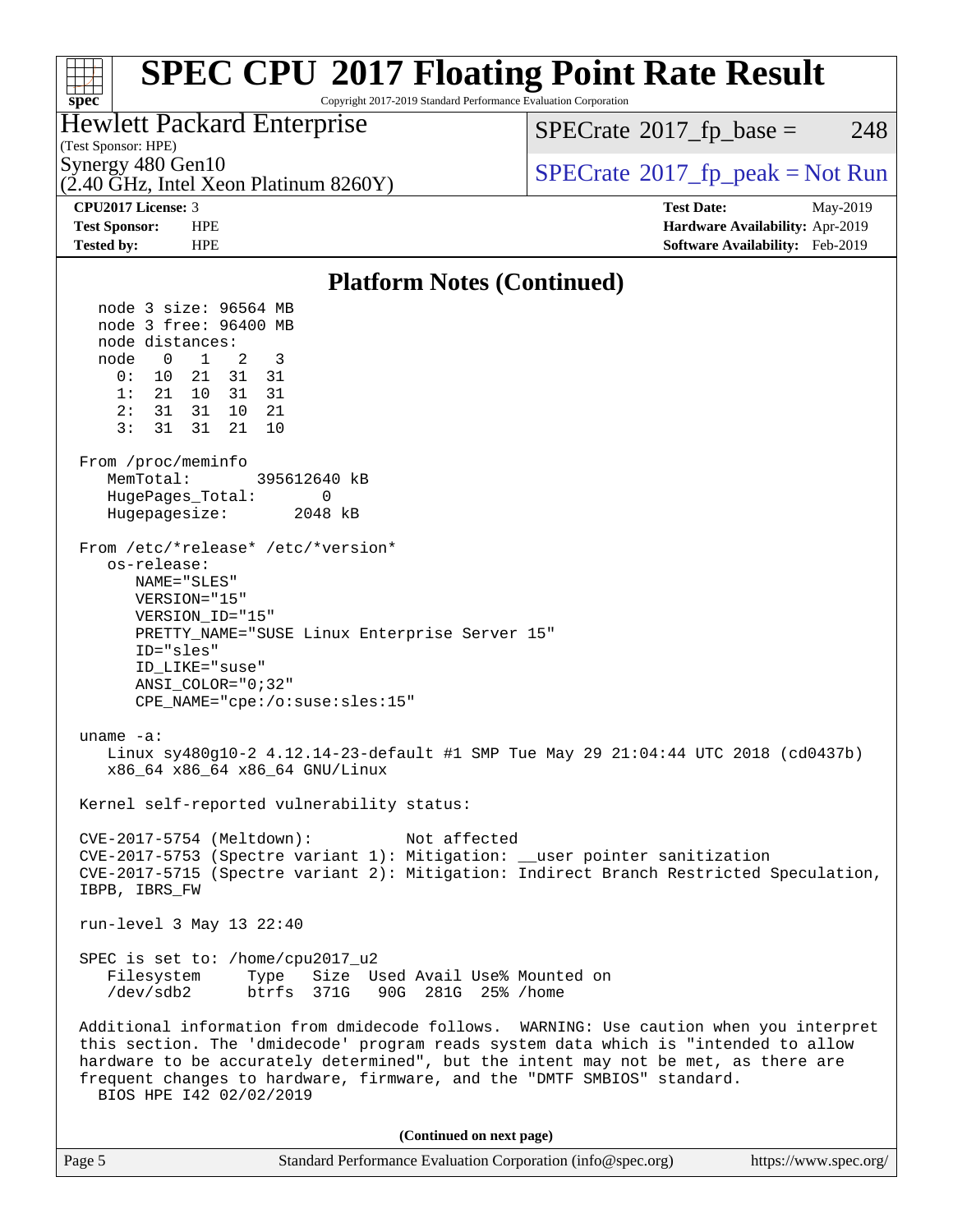## **[SPEC CPU](http://www.spec.org/auto/cpu2017/Docs/result-fields.html#SPECCPU2017FloatingPointRateResult)[2017 Floating Point Rate Result](http://www.spec.org/auto/cpu2017/Docs/result-fields.html#SPECCPU2017FloatingPointRateResult)**

Copyright 2017-2019 Standard Performance Evaluation Corporation

## Hewlett Packard Enterprise

(Test Sponsor: HPE)

**[spec](http://www.spec.org/)**

 $\pm\pm\prime$ 

 $SPECTate@2017_fp\_base = 248$ 

 $(2.40 \text{ }\overline{\text{GHz}}$ , Intel Xeon Platinum 8260Y)

**[Tested by:](http://www.spec.org/auto/cpu2017/Docs/result-fields.html#Testedby)** HPE **[Software Availability:](http://www.spec.org/auto/cpu2017/Docs/result-fields.html#SoftwareAvailability)** Feb-2019

Synergy 480 Gen10<br>  $\begin{array}{c}\n\text{SPECTate} \textcirc 2017\_fp\_peak = Not Run \\
\text{SPECTate} \textcirc 2017\_fp\_peak = Not Run\n\end{array}$ 

**[CPU2017 License:](http://www.spec.org/auto/cpu2017/Docs/result-fields.html#CPU2017License)** 3 **[Test Date:](http://www.spec.org/auto/cpu2017/Docs/result-fields.html#TestDate)** May-2019 **[Test Sponsor:](http://www.spec.org/auto/cpu2017/Docs/result-fields.html#TestSponsor)** HPE **[Hardware Availability:](http://www.spec.org/auto/cpu2017/Docs/result-fields.html#HardwareAvailability)** Apr-2019

### **[Platform Notes \(Continued\)](http://www.spec.org/auto/cpu2017/Docs/result-fields.html#PlatformNotes)**

 Memory: 24x UNKNOWN NOT AVAILABLE 16 GB 2 rank 2933

(End of data from sysinfo program)

The marketing name for the processor in this result, which appears in the CPU name and hardware model areas, is different from sysinfo because a pre-production processor was used. The pre-production processor differs from the production processor in name only.

### **[Compiler Version Notes](http://www.spec.org/auto/cpu2017/Docs/result-fields.html#CompilerVersionNotes)**

| :=================<br>  $519.1bm_r(base) 538.imagick_r(base) 544.nab_r(base)$<br>$\mathcal{C}$                                                                                                                                                                                                                                                                                                                   |  |  |  |  |  |  |
|------------------------------------------------------------------------------------------------------------------------------------------------------------------------------------------------------------------------------------------------------------------------------------------------------------------------------------------------------------------------------------------------------------------|--|--|--|--|--|--|
| -----------------------------------<br>Intel(R) C Intel(R) 64 Compiler for applications running on Intel(R) 64,<br>Version 19.0.2.187 Build 20190117<br>Copyright (C) 1985-2019 Intel Corporation. All rights reserved.                                                                                                                                                                                          |  |  |  |  |  |  |
|                                                                                                                                                                                                                                                                                                                                                                                                                  |  |  |  |  |  |  |
| $  508.namd_r(base) 510.parest_r(base)$<br>$C++$                                                                                                                                                                                                                                                                                                                                                                 |  |  |  |  |  |  |
| Intel(R) C++ Intel(R) 64 Compiler for applications running on Intel(R) 64,<br>Version 19.0.2.187 Build 20190117<br>Copyright (C) 1985-2019 Intel Corporation. All rights reserved.<br>___________________________________                                                                                                                                                                                        |  |  |  |  |  |  |
| $C++$ , C $\qquad$ 511.povray_r(base) 526.blender_r(base)                                                                                                                                                                                                                                                                                                                                                        |  |  |  |  |  |  |
| Intel(R) $C++$ Intel(R) 64 Compiler for applications running on Intel(R) 64,<br>Version 19.0.2.187 Build 20190117<br>Copyright (C) 1985-2019 Intel Corporation. All rights reserved.<br>Intel(R) C Intel(R) 64 Compiler for applications running on Intel(R) 64,<br>Version 19.0.2.187 Build 20190117<br>Copyright (C) 1985-2019 Intel Corporation. All rights reserved.<br>__________________________________   |  |  |  |  |  |  |
| $C++$ , C, Fortran   507.cactuBSSN_r(base)                                                                                                                                                                                                                                                                                                                                                                       |  |  |  |  |  |  |
| ------------------------------------<br>Intel(R) $C++$ Intel(R) 64 Compiler for applications running on Intel(R) 64,<br>Version 19.0.2.187 Build 20190117<br>Copyright (C) 1985-2019 Intel Corporation. All rights reserved.<br>Intel(R) C Intel(R) 64 Compiler for applications running on Intel(R) 64,<br>Version 19.0.2.187 Build 20190117<br>Copyright (C) 1985-2019 Intel Corporation. All rights reserved. |  |  |  |  |  |  |
| (Continued on next page)                                                                                                                                                                                                                                                                                                                                                                                         |  |  |  |  |  |  |

Page 6 Standard Performance Evaluation Corporation [\(info@spec.org\)](mailto:info@spec.org) <https://www.spec.org/>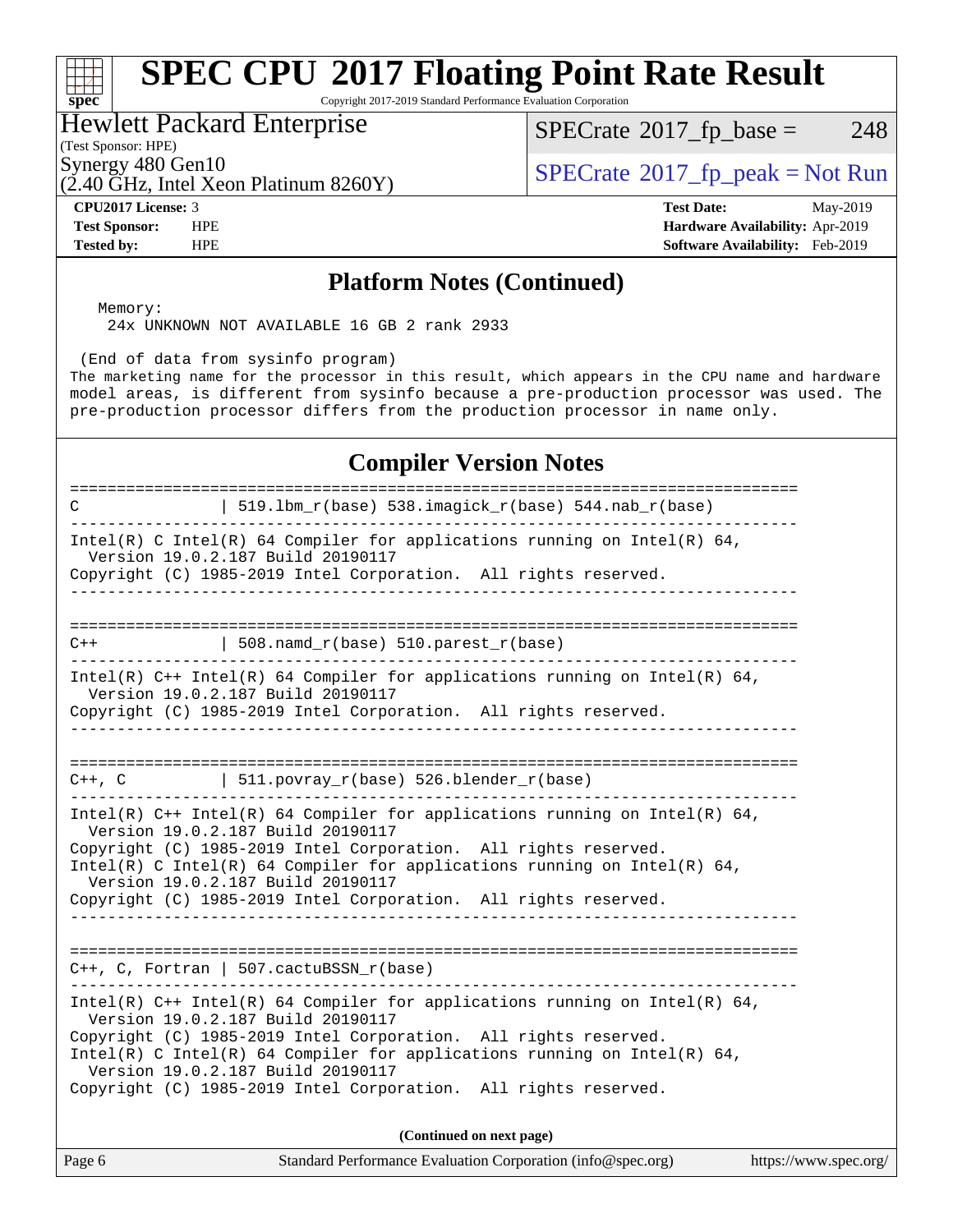

## **[SPEC CPU](http://www.spec.org/auto/cpu2017/Docs/result-fields.html#SPECCPU2017FloatingPointRateResult)[2017 Floating Point Rate Result](http://www.spec.org/auto/cpu2017/Docs/result-fields.html#SPECCPU2017FloatingPointRateResult)**

Copyright 2017-2019 Standard Performance Evaluation Corporation

Hewlett Packard Enterprise

 $SPECTate$ <sup>®</sup>[2017\\_fp\\_base =](http://www.spec.org/auto/cpu2017/Docs/result-fields.html#SPECrate2017fpbase) 248

(Test Sponsor: HPE)

 $(2.40 \text{ }\overline{\text{GHz}}$ , Intel Xeon Platinum 8260Y)

Synergy 480 Gen10<br>  $\begin{array}{c}\n\text{SPECTate} \textcirc 2017\_fp\_peak = Not Run \\
\text{SPECTate} \textcirc 2017\_fp\_peak = Not Run\n\end{array}$ 

**[CPU2017 License:](http://www.spec.org/auto/cpu2017/Docs/result-fields.html#CPU2017License)** 3 **[Test Date:](http://www.spec.org/auto/cpu2017/Docs/result-fields.html#TestDate)** May-2019 **[Test Sponsor:](http://www.spec.org/auto/cpu2017/Docs/result-fields.html#TestSponsor)** HPE **[Hardware Availability:](http://www.spec.org/auto/cpu2017/Docs/result-fields.html#HardwareAvailability)** Apr-2019 **[Tested by:](http://www.spec.org/auto/cpu2017/Docs/result-fields.html#Testedby)** HPE **[Software Availability:](http://www.spec.org/auto/cpu2017/Docs/result-fields.html#SoftwareAvailability)** Feb-2019

## **[Compiler Version Notes \(Continued\)](http://www.spec.org/auto/cpu2017/Docs/result-fields.html#CompilerVersionNotes)**

| Intel(R) Fortran Intel(R) 64 Compiler for applications running on $Intel(R)$<br>64, Version 19.0.2.187 Build 20190117<br>Copyright (C) 1985-2019 Intel Corporation. All rights reserved.                                                                                                                                                                                   |  |  |  |  |  |
|----------------------------------------------------------------------------------------------------------------------------------------------------------------------------------------------------------------------------------------------------------------------------------------------------------------------------------------------------------------------------|--|--|--|--|--|
| ======================                                                                                                                                                                                                                                                                                                                                                     |  |  |  |  |  |
| 503.bwaves r(base) 549.fotonik3d r(base) 554.roms r(base)<br>Fortran                                                                                                                                                                                                                                                                                                       |  |  |  |  |  |
| Intel(R) Fortran Intel(R) 64 Compiler for applications running on Intel(R)<br>64, Version 19.0.2.187 Build 20190117<br>Copyright (C) 1985-2019 Intel Corporation. All rights reserved.                                                                                                                                                                                     |  |  |  |  |  |
|                                                                                                                                                                                                                                                                                                                                                                            |  |  |  |  |  |
| Fortran, C $\vert$ 521.wrf r(base) 527.cam4 r(base)                                                                                                                                                                                                                                                                                                                        |  |  |  |  |  |
| Intel(R) Fortran Intel(R) 64 Compiler for applications running on Intel(R)<br>64, Version 19.0.2.187 Build 20190117<br>Copyright (C) 1985-2019 Intel Corporation. All rights reserved.<br>Intel(R) C Intel(R) 64 Compiler for applications running on Intel(R) 64,<br>Version 19.0.2.187 Build 20190117<br>Copyright (C) 1985-2019 Intel Corporation. All rights reserved. |  |  |  |  |  |

## **[Base Compiler Invocation](http://www.spec.org/auto/cpu2017/Docs/result-fields.html#BaseCompilerInvocation)**

[C benchmarks](http://www.spec.org/auto/cpu2017/Docs/result-fields.html#Cbenchmarks): [icc -m64 -std=c11](http://www.spec.org/cpu2017/results/res2019q3/cpu2017-20190902-17365.flags.html#user_CCbase_intel_icc_64bit_c11_33ee0cdaae7deeeab2a9725423ba97205ce30f63b9926c2519791662299b76a0318f32ddfffdc46587804de3178b4f9328c46fa7c2b0cd779d7a61945c91cd35)

[C++ benchmarks:](http://www.spec.org/auto/cpu2017/Docs/result-fields.html#CXXbenchmarks) [icpc -m64](http://www.spec.org/cpu2017/results/res2019q3/cpu2017-20190902-17365.flags.html#user_CXXbase_intel_icpc_64bit_4ecb2543ae3f1412ef961e0650ca070fec7b7afdcd6ed48761b84423119d1bf6bdf5cad15b44d48e7256388bc77273b966e5eb805aefd121eb22e9299b2ec9d9)

[Fortran benchmarks](http://www.spec.org/auto/cpu2017/Docs/result-fields.html#Fortranbenchmarks): [ifort -m64](http://www.spec.org/cpu2017/results/res2019q3/cpu2017-20190902-17365.flags.html#user_FCbase_intel_ifort_64bit_24f2bb282fbaeffd6157abe4f878425411749daecae9a33200eee2bee2fe76f3b89351d69a8130dd5949958ce389cf37ff59a95e7a40d588e8d3a57e0c3fd751)

[Benchmarks using both Fortran and C](http://www.spec.org/auto/cpu2017/Docs/result-fields.html#BenchmarksusingbothFortranandC): [ifort -m64](http://www.spec.org/cpu2017/results/res2019q3/cpu2017-20190902-17365.flags.html#user_CC_FCbase_intel_ifort_64bit_24f2bb282fbaeffd6157abe4f878425411749daecae9a33200eee2bee2fe76f3b89351d69a8130dd5949958ce389cf37ff59a95e7a40d588e8d3a57e0c3fd751) [icc -m64 -std=c11](http://www.spec.org/cpu2017/results/res2019q3/cpu2017-20190902-17365.flags.html#user_CC_FCbase_intel_icc_64bit_c11_33ee0cdaae7deeeab2a9725423ba97205ce30f63b9926c2519791662299b76a0318f32ddfffdc46587804de3178b4f9328c46fa7c2b0cd779d7a61945c91cd35)

[Benchmarks using both C and C++](http://www.spec.org/auto/cpu2017/Docs/result-fields.html#BenchmarksusingbothCandCXX): [icpc -m64](http://www.spec.org/cpu2017/results/res2019q3/cpu2017-20190902-17365.flags.html#user_CC_CXXbase_intel_icpc_64bit_4ecb2543ae3f1412ef961e0650ca070fec7b7afdcd6ed48761b84423119d1bf6bdf5cad15b44d48e7256388bc77273b966e5eb805aefd121eb22e9299b2ec9d9) [icc -m64 -std=c11](http://www.spec.org/cpu2017/results/res2019q3/cpu2017-20190902-17365.flags.html#user_CC_CXXbase_intel_icc_64bit_c11_33ee0cdaae7deeeab2a9725423ba97205ce30f63b9926c2519791662299b76a0318f32ddfffdc46587804de3178b4f9328c46fa7c2b0cd779d7a61945c91cd35)

[Benchmarks using Fortran, C, and C++:](http://www.spec.org/auto/cpu2017/Docs/result-fields.html#BenchmarksusingFortranCandCXX) [icpc -m64](http://www.spec.org/cpu2017/results/res2019q3/cpu2017-20190902-17365.flags.html#user_CC_CXX_FCbase_intel_icpc_64bit_4ecb2543ae3f1412ef961e0650ca070fec7b7afdcd6ed48761b84423119d1bf6bdf5cad15b44d48e7256388bc77273b966e5eb805aefd121eb22e9299b2ec9d9) [icc -m64 -std=c11](http://www.spec.org/cpu2017/results/res2019q3/cpu2017-20190902-17365.flags.html#user_CC_CXX_FCbase_intel_icc_64bit_c11_33ee0cdaae7deeeab2a9725423ba97205ce30f63b9926c2519791662299b76a0318f32ddfffdc46587804de3178b4f9328c46fa7c2b0cd779d7a61945c91cd35) [ifort -m64](http://www.spec.org/cpu2017/results/res2019q3/cpu2017-20190902-17365.flags.html#user_CC_CXX_FCbase_intel_ifort_64bit_24f2bb282fbaeffd6157abe4f878425411749daecae9a33200eee2bee2fe76f3b89351d69a8130dd5949958ce389cf37ff59a95e7a40d588e8d3a57e0c3fd751)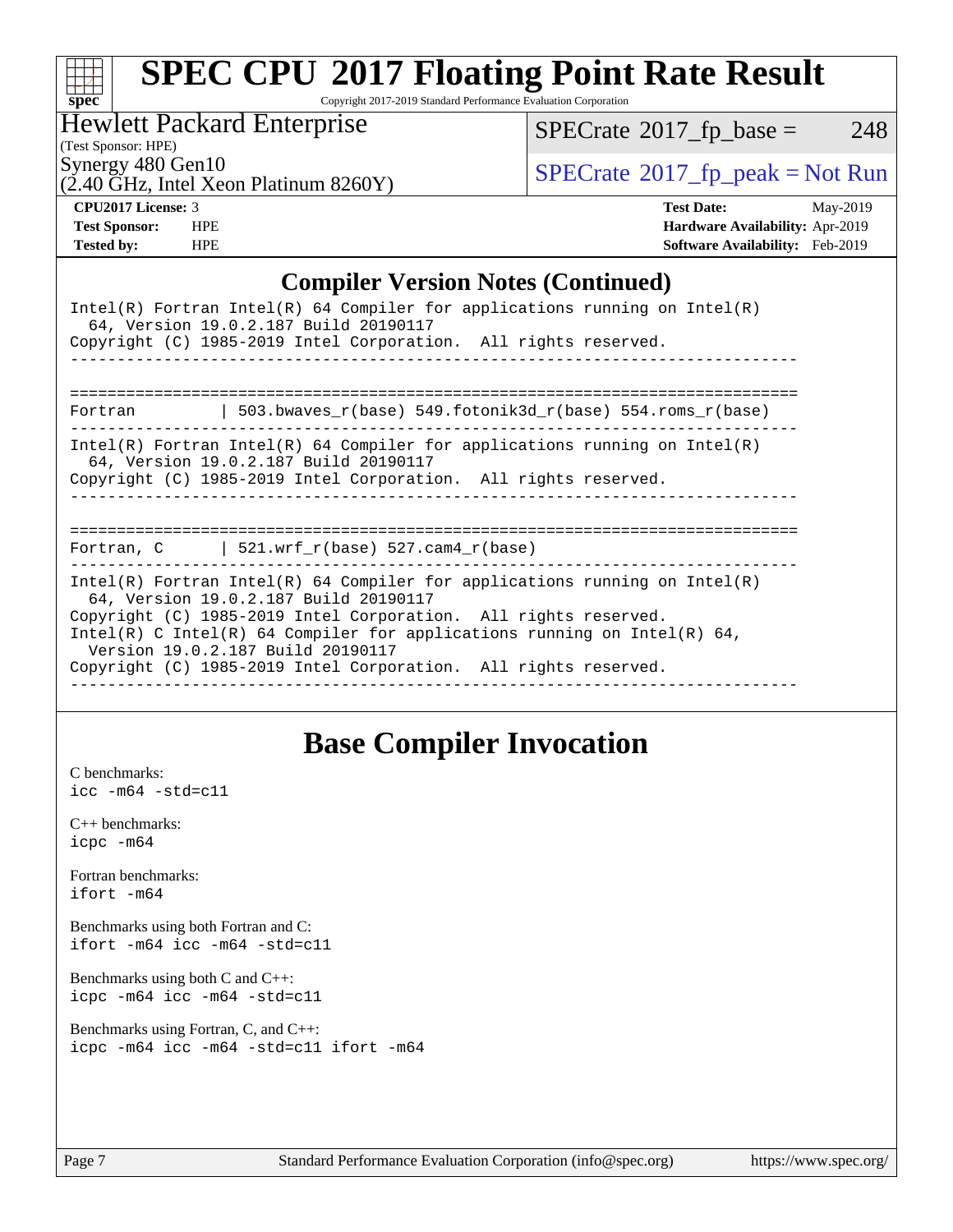

## **[SPEC CPU](http://www.spec.org/auto/cpu2017/Docs/result-fields.html#SPECCPU2017FloatingPointRateResult)[2017 Floating Point Rate Result](http://www.spec.org/auto/cpu2017/Docs/result-fields.html#SPECCPU2017FloatingPointRateResult)**

Copyright 2017-2019 Standard Performance Evaluation Corporation

## Hewlett Packard Enterprise

 $(2.40 \text{ GHz}, \text{Intel Xeon Platinum } 8260 \text{Y})$ 

 $SPECTate$ <sup>®</sup>[2017\\_fp\\_base =](http://www.spec.org/auto/cpu2017/Docs/result-fields.html#SPECrate2017fpbase) 248

(Test Sponsor: HPE)

Synergy 480 Gen10<br>  $SPECrate^{\circ}2017$  $SPECrate^{\circ}2017$  fp\_peak = Not Run

**[CPU2017 License:](http://www.spec.org/auto/cpu2017/Docs/result-fields.html#CPU2017License)** 3 **[Test Date:](http://www.spec.org/auto/cpu2017/Docs/result-fields.html#TestDate)** May-2019 **[Test Sponsor:](http://www.spec.org/auto/cpu2017/Docs/result-fields.html#TestSponsor)** HPE **[Hardware Availability:](http://www.spec.org/auto/cpu2017/Docs/result-fields.html#HardwareAvailability)** Apr-2019 **[Tested by:](http://www.spec.org/auto/cpu2017/Docs/result-fields.html#Testedby)** HPE **[Software Availability:](http://www.spec.org/auto/cpu2017/Docs/result-fields.html#SoftwareAvailability)** Feb-2019

## **[Base Portability Flags](http://www.spec.org/auto/cpu2017/Docs/result-fields.html#BasePortabilityFlags)**

 503.bwaves\_r: [-DSPEC\\_LP64](http://www.spec.org/cpu2017/results/res2019q3/cpu2017-20190902-17365.flags.html#suite_basePORTABILITY503_bwaves_r_DSPEC_LP64) 507.cactuBSSN\_r: [-DSPEC\\_LP64](http://www.spec.org/cpu2017/results/res2019q3/cpu2017-20190902-17365.flags.html#suite_basePORTABILITY507_cactuBSSN_r_DSPEC_LP64) 508.namd\_r: [-DSPEC\\_LP64](http://www.spec.org/cpu2017/results/res2019q3/cpu2017-20190902-17365.flags.html#suite_basePORTABILITY508_namd_r_DSPEC_LP64) 510.parest\_r: [-DSPEC\\_LP64](http://www.spec.org/cpu2017/results/res2019q3/cpu2017-20190902-17365.flags.html#suite_basePORTABILITY510_parest_r_DSPEC_LP64) 511.povray\_r: [-DSPEC\\_LP64](http://www.spec.org/cpu2017/results/res2019q3/cpu2017-20190902-17365.flags.html#suite_basePORTABILITY511_povray_r_DSPEC_LP64) 519.lbm\_r: [-DSPEC\\_LP64](http://www.spec.org/cpu2017/results/res2019q3/cpu2017-20190902-17365.flags.html#suite_basePORTABILITY519_lbm_r_DSPEC_LP64) 521.wrf\_r: [-DSPEC\\_LP64](http://www.spec.org/cpu2017/results/res2019q3/cpu2017-20190902-17365.flags.html#suite_basePORTABILITY521_wrf_r_DSPEC_LP64) [-DSPEC\\_CASE\\_FLAG](http://www.spec.org/cpu2017/results/res2019q3/cpu2017-20190902-17365.flags.html#b521.wrf_r_baseCPORTABILITY_DSPEC_CASE_FLAG) [-convert big\\_endian](http://www.spec.org/cpu2017/results/res2019q3/cpu2017-20190902-17365.flags.html#user_baseFPORTABILITY521_wrf_r_convert_big_endian_c3194028bc08c63ac5d04de18c48ce6d347e4e562e8892b8bdbdc0214820426deb8554edfa529a3fb25a586e65a3d812c835984020483e7e73212c4d31a38223) 526.blender\_r: [-DSPEC\\_LP64](http://www.spec.org/cpu2017/results/res2019q3/cpu2017-20190902-17365.flags.html#suite_basePORTABILITY526_blender_r_DSPEC_LP64) [-DSPEC\\_LINUX](http://www.spec.org/cpu2017/results/res2019q3/cpu2017-20190902-17365.flags.html#b526.blender_r_baseCPORTABILITY_DSPEC_LINUX) [-funsigned-char](http://www.spec.org/cpu2017/results/res2019q3/cpu2017-20190902-17365.flags.html#user_baseCPORTABILITY526_blender_r_force_uchar_40c60f00ab013830e2dd6774aeded3ff59883ba5a1fc5fc14077f794d777847726e2a5858cbc7672e36e1b067e7e5c1d9a74f7176df07886a243d7cc18edfe67) 527.cam4\_r: [-DSPEC\\_LP64](http://www.spec.org/cpu2017/results/res2019q3/cpu2017-20190902-17365.flags.html#suite_basePORTABILITY527_cam4_r_DSPEC_LP64) [-DSPEC\\_CASE\\_FLAG](http://www.spec.org/cpu2017/results/res2019q3/cpu2017-20190902-17365.flags.html#b527.cam4_r_baseCPORTABILITY_DSPEC_CASE_FLAG) 538.imagick\_r: [-DSPEC\\_LP64](http://www.spec.org/cpu2017/results/res2019q3/cpu2017-20190902-17365.flags.html#suite_basePORTABILITY538_imagick_r_DSPEC_LP64) 544.nab\_r: [-DSPEC\\_LP64](http://www.spec.org/cpu2017/results/res2019q3/cpu2017-20190902-17365.flags.html#suite_basePORTABILITY544_nab_r_DSPEC_LP64) 549.fotonik3d\_r: [-DSPEC\\_LP64](http://www.spec.org/cpu2017/results/res2019q3/cpu2017-20190902-17365.flags.html#suite_basePORTABILITY549_fotonik3d_r_DSPEC_LP64) 554.roms\_r: [-DSPEC\\_LP64](http://www.spec.org/cpu2017/results/res2019q3/cpu2017-20190902-17365.flags.html#suite_basePORTABILITY554_roms_r_DSPEC_LP64)

**[Base Optimization Flags](http://www.spec.org/auto/cpu2017/Docs/result-fields.html#BaseOptimizationFlags)**

[C benchmarks](http://www.spec.org/auto/cpu2017/Docs/result-fields.html#Cbenchmarks):

[-xCORE-AVX2](http://www.spec.org/cpu2017/results/res2019q3/cpu2017-20190902-17365.flags.html#user_CCbase_f-xCORE-AVX2) [-ipo](http://www.spec.org/cpu2017/results/res2019q3/cpu2017-20190902-17365.flags.html#user_CCbase_f-ipo) [-O3](http://www.spec.org/cpu2017/results/res2019q3/cpu2017-20190902-17365.flags.html#user_CCbase_f-O3) [-no-prec-div](http://www.spec.org/cpu2017/results/res2019q3/cpu2017-20190902-17365.flags.html#user_CCbase_f-no-prec-div) [-qopt-prefetch](http://www.spec.org/cpu2017/results/res2019q3/cpu2017-20190902-17365.flags.html#user_CCbase_f-qopt-prefetch) [-ffinite-math-only](http://www.spec.org/cpu2017/results/res2019q3/cpu2017-20190902-17365.flags.html#user_CCbase_f_finite_math_only_cb91587bd2077682c4b38af759c288ed7c732db004271a9512da14a4f8007909a5f1427ecbf1a0fb78ff2a814402c6114ac565ca162485bbcae155b5e4258871) [-qopt-mem-layout-trans=4](http://www.spec.org/cpu2017/results/res2019q3/cpu2017-20190902-17365.flags.html#user_CCbase_f-qopt-mem-layout-trans_fa39e755916c150a61361b7846f310bcdf6f04e385ef281cadf3647acec3f0ae266d1a1d22d972a7087a248fd4e6ca390a3634700869573d231a252c784941a8) [C++ benchmarks:](http://www.spec.org/auto/cpu2017/Docs/result-fields.html#CXXbenchmarks) [-xCORE-AVX2](http://www.spec.org/cpu2017/results/res2019q3/cpu2017-20190902-17365.flags.html#user_CXXbase_f-xCORE-AVX2) [-ipo](http://www.spec.org/cpu2017/results/res2019q3/cpu2017-20190902-17365.flags.html#user_CXXbase_f-ipo) [-O3](http://www.spec.org/cpu2017/results/res2019q3/cpu2017-20190902-17365.flags.html#user_CXXbase_f-O3) [-no-prec-div](http://www.spec.org/cpu2017/results/res2019q3/cpu2017-20190902-17365.flags.html#user_CXXbase_f-no-prec-div) [-qopt-prefetch](http://www.spec.org/cpu2017/results/res2019q3/cpu2017-20190902-17365.flags.html#user_CXXbase_f-qopt-prefetch) [-ffinite-math-only](http://www.spec.org/cpu2017/results/res2019q3/cpu2017-20190902-17365.flags.html#user_CXXbase_f_finite_math_only_cb91587bd2077682c4b38af759c288ed7c732db004271a9512da14a4f8007909a5f1427ecbf1a0fb78ff2a814402c6114ac565ca162485bbcae155b5e4258871) [-qopt-mem-layout-trans=4](http://www.spec.org/cpu2017/results/res2019q3/cpu2017-20190902-17365.flags.html#user_CXXbase_f-qopt-mem-layout-trans_fa39e755916c150a61361b7846f310bcdf6f04e385ef281cadf3647acec3f0ae266d1a1d22d972a7087a248fd4e6ca390a3634700869573d231a252c784941a8) [Fortran benchmarks](http://www.spec.org/auto/cpu2017/Docs/result-fields.html#Fortranbenchmarks): [-xCORE-AVX2](http://www.spec.org/cpu2017/results/res2019q3/cpu2017-20190902-17365.flags.html#user_FCbase_f-xCORE-AVX2) [-ipo](http://www.spec.org/cpu2017/results/res2019q3/cpu2017-20190902-17365.flags.html#user_FCbase_f-ipo) [-O3](http://www.spec.org/cpu2017/results/res2019q3/cpu2017-20190902-17365.flags.html#user_FCbase_f-O3) [-no-prec-div](http://www.spec.org/cpu2017/results/res2019q3/cpu2017-20190902-17365.flags.html#user_FCbase_f-no-prec-div) [-qopt-prefetch](http://www.spec.org/cpu2017/results/res2019q3/cpu2017-20190902-17365.flags.html#user_FCbase_f-qopt-prefetch) [-ffinite-math-only](http://www.spec.org/cpu2017/results/res2019q3/cpu2017-20190902-17365.flags.html#user_FCbase_f_finite_math_only_cb91587bd2077682c4b38af759c288ed7c732db004271a9512da14a4f8007909a5f1427ecbf1a0fb78ff2a814402c6114ac565ca162485bbcae155b5e4258871) [-qopt-mem-layout-trans=4](http://www.spec.org/cpu2017/results/res2019q3/cpu2017-20190902-17365.flags.html#user_FCbase_f-qopt-mem-layout-trans_fa39e755916c150a61361b7846f310bcdf6f04e385ef281cadf3647acec3f0ae266d1a1d22d972a7087a248fd4e6ca390a3634700869573d231a252c784941a8) [-auto](http://www.spec.org/cpu2017/results/res2019q3/cpu2017-20190902-17365.flags.html#user_FCbase_f-auto) [-nostandard-realloc-lhs](http://www.spec.org/cpu2017/results/res2019q3/cpu2017-20190902-17365.flags.html#user_FCbase_f_2003_std_realloc_82b4557e90729c0f113870c07e44d33d6f5a304b4f63d4c15d2d0f1fab99f5daaed73bdb9275d9ae411527f28b936061aa8b9c8f2d63842963b95c9dd6426b8a) [-align array32byte](http://www.spec.org/cpu2017/results/res2019q3/cpu2017-20190902-17365.flags.html#user_FCbase_align_array32byte_b982fe038af199962ba9a80c053b8342c548c85b40b8e86eb3cc33dee0d7986a4af373ac2d51c3f7cf710a18d62fdce2948f201cd044323541f22fc0fffc51b6) [Benchmarks using both Fortran and C](http://www.spec.org/auto/cpu2017/Docs/result-fields.html#BenchmarksusingbothFortranandC): [-xCORE-AVX2](http://www.spec.org/cpu2017/results/res2019q3/cpu2017-20190902-17365.flags.html#user_CC_FCbase_f-xCORE-AVX2) [-ipo](http://www.spec.org/cpu2017/results/res2019q3/cpu2017-20190902-17365.flags.html#user_CC_FCbase_f-ipo) [-O3](http://www.spec.org/cpu2017/results/res2019q3/cpu2017-20190902-17365.flags.html#user_CC_FCbase_f-O3) [-no-prec-div](http://www.spec.org/cpu2017/results/res2019q3/cpu2017-20190902-17365.flags.html#user_CC_FCbase_f-no-prec-div) [-qopt-prefetch](http://www.spec.org/cpu2017/results/res2019q3/cpu2017-20190902-17365.flags.html#user_CC_FCbase_f-qopt-prefetch) [-ffinite-math-only](http://www.spec.org/cpu2017/results/res2019q3/cpu2017-20190902-17365.flags.html#user_CC_FCbase_f_finite_math_only_cb91587bd2077682c4b38af759c288ed7c732db004271a9512da14a4f8007909a5f1427ecbf1a0fb78ff2a814402c6114ac565ca162485bbcae155b5e4258871) [-qopt-mem-layout-trans=4](http://www.spec.org/cpu2017/results/res2019q3/cpu2017-20190902-17365.flags.html#user_CC_FCbase_f-qopt-mem-layout-trans_fa39e755916c150a61361b7846f310bcdf6f04e385ef281cadf3647acec3f0ae266d1a1d22d972a7087a248fd4e6ca390a3634700869573d231a252c784941a8) [-auto](http://www.spec.org/cpu2017/results/res2019q3/cpu2017-20190902-17365.flags.html#user_CC_FCbase_f-auto) [-nostandard-realloc-lhs](http://www.spec.org/cpu2017/results/res2019q3/cpu2017-20190902-17365.flags.html#user_CC_FCbase_f_2003_std_realloc_82b4557e90729c0f113870c07e44d33d6f5a304b4f63d4c15d2d0f1fab99f5daaed73bdb9275d9ae411527f28b936061aa8b9c8f2d63842963b95c9dd6426b8a) [-align array32byte](http://www.spec.org/cpu2017/results/res2019q3/cpu2017-20190902-17365.flags.html#user_CC_FCbase_align_array32byte_b982fe038af199962ba9a80c053b8342c548c85b40b8e86eb3cc33dee0d7986a4af373ac2d51c3f7cf710a18d62fdce2948f201cd044323541f22fc0fffc51b6) [Benchmarks using both C and C++](http://www.spec.org/auto/cpu2017/Docs/result-fields.html#BenchmarksusingbothCandCXX): [-xCORE-AVX2](http://www.spec.org/cpu2017/results/res2019q3/cpu2017-20190902-17365.flags.html#user_CC_CXXbase_f-xCORE-AVX2) [-ipo](http://www.spec.org/cpu2017/results/res2019q3/cpu2017-20190902-17365.flags.html#user_CC_CXXbase_f-ipo) [-O3](http://www.spec.org/cpu2017/results/res2019q3/cpu2017-20190902-17365.flags.html#user_CC_CXXbase_f-O3) [-no-prec-div](http://www.spec.org/cpu2017/results/res2019q3/cpu2017-20190902-17365.flags.html#user_CC_CXXbase_f-no-prec-div) [-qopt-prefetch](http://www.spec.org/cpu2017/results/res2019q3/cpu2017-20190902-17365.flags.html#user_CC_CXXbase_f-qopt-prefetch) [-ffinite-math-only](http://www.spec.org/cpu2017/results/res2019q3/cpu2017-20190902-17365.flags.html#user_CC_CXXbase_f_finite_math_only_cb91587bd2077682c4b38af759c288ed7c732db004271a9512da14a4f8007909a5f1427ecbf1a0fb78ff2a814402c6114ac565ca162485bbcae155b5e4258871) [-qopt-mem-layout-trans=4](http://www.spec.org/cpu2017/results/res2019q3/cpu2017-20190902-17365.flags.html#user_CC_CXXbase_f-qopt-mem-layout-trans_fa39e755916c150a61361b7846f310bcdf6f04e385ef281cadf3647acec3f0ae266d1a1d22d972a7087a248fd4e6ca390a3634700869573d231a252c784941a8) [Benchmarks using Fortran, C, and C++:](http://www.spec.org/auto/cpu2017/Docs/result-fields.html#BenchmarksusingFortranCandCXX) [-xCORE-AVX2](http://www.spec.org/cpu2017/results/res2019q3/cpu2017-20190902-17365.flags.html#user_CC_CXX_FCbase_f-xCORE-AVX2) [-ipo](http://www.spec.org/cpu2017/results/res2019q3/cpu2017-20190902-17365.flags.html#user_CC_CXX_FCbase_f-ipo) [-O3](http://www.spec.org/cpu2017/results/res2019q3/cpu2017-20190902-17365.flags.html#user_CC_CXX_FCbase_f-O3) [-no-prec-div](http://www.spec.org/cpu2017/results/res2019q3/cpu2017-20190902-17365.flags.html#user_CC_CXX_FCbase_f-no-prec-div) [-qopt-prefetch](http://www.spec.org/cpu2017/results/res2019q3/cpu2017-20190902-17365.flags.html#user_CC_CXX_FCbase_f-qopt-prefetch) [-ffinite-math-only](http://www.spec.org/cpu2017/results/res2019q3/cpu2017-20190902-17365.flags.html#user_CC_CXX_FCbase_f_finite_math_only_cb91587bd2077682c4b38af759c288ed7c732db004271a9512da14a4f8007909a5f1427ecbf1a0fb78ff2a814402c6114ac565ca162485bbcae155b5e4258871) [-qopt-mem-layout-trans=4](http://www.spec.org/cpu2017/results/res2019q3/cpu2017-20190902-17365.flags.html#user_CC_CXX_FCbase_f-qopt-mem-layout-trans_fa39e755916c150a61361b7846f310bcdf6f04e385ef281cadf3647acec3f0ae266d1a1d22d972a7087a248fd4e6ca390a3634700869573d231a252c784941a8) [-auto](http://www.spec.org/cpu2017/results/res2019q3/cpu2017-20190902-17365.flags.html#user_CC_CXX_FCbase_f-auto) [-nostandard-realloc-lhs](http://www.spec.org/cpu2017/results/res2019q3/cpu2017-20190902-17365.flags.html#user_CC_CXX_FCbase_f_2003_std_realloc_82b4557e90729c0f113870c07e44d33d6f5a304b4f63d4c15d2d0f1fab99f5daaed73bdb9275d9ae411527f28b936061aa8b9c8f2d63842963b95c9dd6426b8a) [-align array32byte](http://www.spec.org/cpu2017/results/res2019q3/cpu2017-20190902-17365.flags.html#user_CC_CXX_FCbase_align_array32byte_b982fe038af199962ba9a80c053b8342c548c85b40b8e86eb3cc33dee0d7986a4af373ac2d51c3f7cf710a18d62fdce2948f201cd044323541f22fc0fffc51b6)